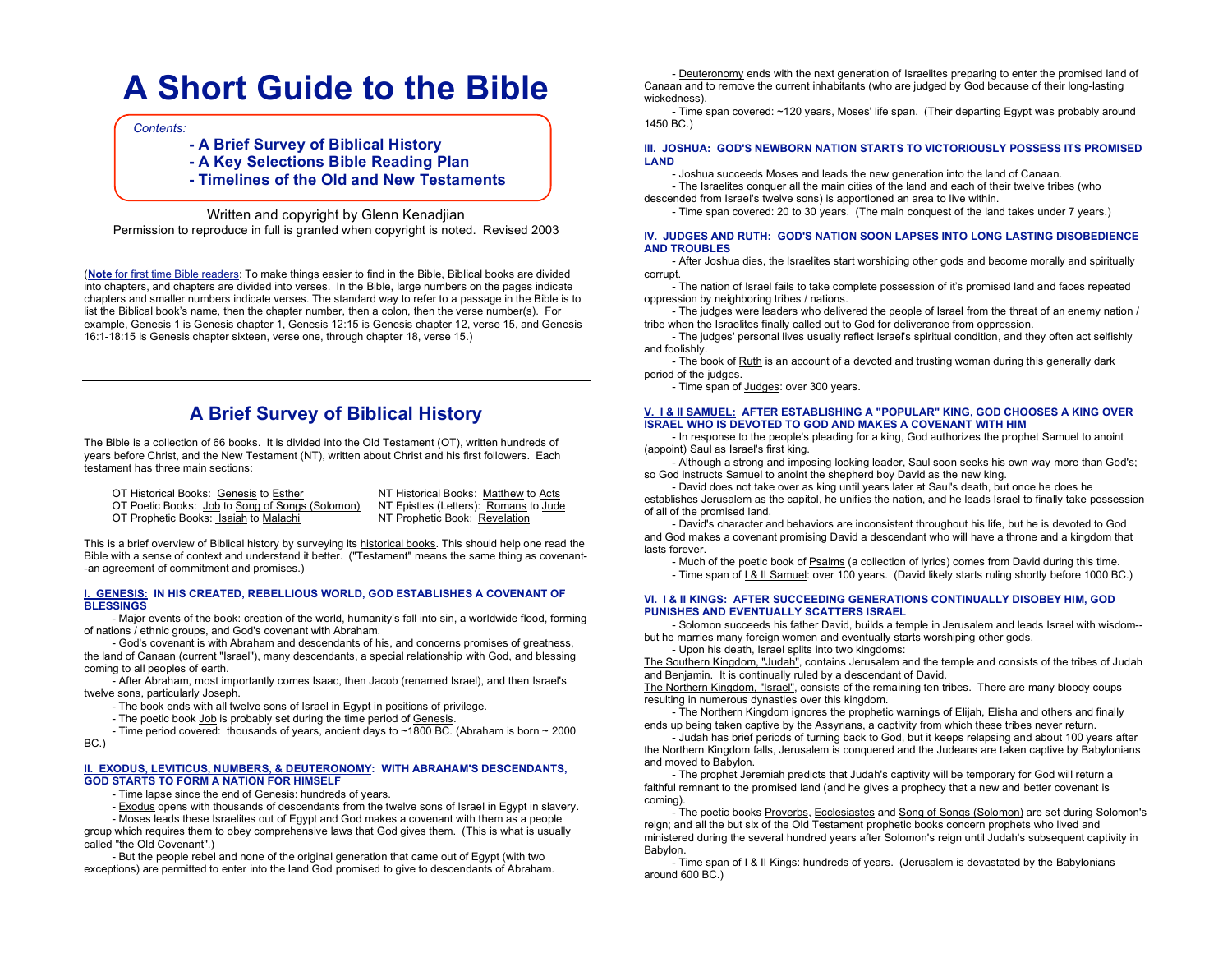### **VII. I & II CHRONICLES: A RETELLING OF THE EVENTS OF II SAMUEL AND I & II KINGS**

#### **VIII. EZRA, NEHEMIAH, AND ESTHER: GOD RETURNS A REMNANT OF FAITHFUL JUDEANS TO THE PROMISED LAND**

- Time lapse: Ezra takes up 70 years after the fall of Jerusalem, a time period predicted by Jeremiah. (The prophetic books Lamentations, Ezekiel, and Daniel take place during the captivity in Babylon.)

- Babylon is conquered by Persia, and its king, Cyrus, allows the Judeans (i.e., Jews) to start to return to Judah.

- During a hundred year period, Jews return mainly in three groups, led successively by Zerubbabel, Ezra, and Nehemiah.

- Ezra describes how the Jerusalem temple was rebuilt, Nehemiah describes the rebuilding of the protective walls around Jerusalem, and Esther describes how Esther became a queen of Persia and used her influence to save her fellow Jews.

- The Jews who return to the land show a significant concern with being obedient to God.

- The last three prophetic books, Haggai, Zechariah, and Malachi, are set during this time period.
- Time span: ~100 years. (The last events in the Old Testament occur before 400 BC.)

#### **IX. PERIOD BETWEEN THE OLD AND NEW TESTAMENTS:**

Jewish historical books, usually referred to as the Apocrypha, describe some events during the 400+ year gap between the end of the Old Testament and the start of the New. They relate that the Jews never again returned to the worship of idols and other gods, yet they continued to remain in need of deliverance, both politically and spiritually.

### **X. MATTHEW, MARK, LUKE, AND JOHN: GOD SENDS JESUS TO BE THE SAVIOR OF THE WORLD**

- From slightly differing perspectives, these four gospel ("good news") authors collectively describe Jesus' earthly life . . . his birth, accomplishments, claims, new covenant of forgiveness, and his suffering, death and resurrection.

- An earthly descendant of Abraham and David, Jesus claims to be the fulfillment of Old Testament prophecies of God sending a divine savior to Israel and then to the world, one who establishes God's kingdom throughout the world.

- He ministers publicly for only about 3 years, and only within the Jewish nation of Israel; but he instructs his followers to spread his message and make followers throughout earth until the end of the world as we know it.

- Time span: over 33 years, the length of Jesus' earthly life. (Jesus was born around 4 BC.)

### **XI. ACTS: GOD'S SALVATION STARTS SPREADING THROUGHOUT THE WORLD**

- The Holy Spirit comes on Jesus' disciples. Despite severe opposition, they spread the message of Jesus and rapidly gain more followers starting in Jerusalem, then in the surrounding area of Judea, then in nearby Samaria, and then throughout the rest of the world, penetrating Asia, Europe and Africa.

- As people believe in Jesus, people experience God and his power and lives dramatically change, resulting in churches springing up all over the Roman Empire.

- The story mainly follows Peter, one of Jesus' original 12 disciples and an early church leader, and Paul, a Jewish oppressor of Christians who has an experience with Jesus, converts, and spreads the faith to many non-Jews.

- All of the Epistles take place during this time, or shortly afterwards, and they are instructions to followers of Christ by early Christian leaders. (The New Testament prophetic book, Revelation, was written a few decades later and describes a vision of a coming world judgment and Christ's return to earth.)

- Time span of Acts: from about 30 AD to 62 AD. (The book ends with Paul under house arrest in Rome and with much action still taking place.)

Note: If you come upon sections in this Bible guide, or in your Bible readings, that you do not understand, or do not make sense to you, see if you can talk with someone who knows the Bible well to find help. To go more in depth, you may also want to join in a Bible study group of some sort (if you are not already in one).

# **A Key Selections Bible Reading Plan--Introduction**

A lot of people want to read and understand the Bible. However, typically what happens is that a person starts at the first page, reads until the third or fourth book, then gives up- feeling lost, confused or bewildered. The problem is that the Bible is a collection of 66 books of various literary types and often the significance of each section is not easily seen apart from careful study. Also parts are like textbooks that contain important information, but are not very interesting reading. Fortunately, many parts of the Bible are very readable.

This plan is a guide to the parts which (according to the author's understanding and opinion) are:

- -- Important -- Fairly understandable (when read in order)
- -- Interesting reading -- Give an overview of the whole Bible

### **How are the readings organized?**

The Old Testament readings and the New Testament readings are arranged in chronological order and are grouped according to major occurrences. For sections that are very long (e.g., Old Testament Laws), only a sampling has been included. Even though all of the Old Testament events happened and were written hundreds of years before the New Testament, Old and New Testament readings are alternated to get you into the New Testament sooner and to help you compare and contrast the two testaments.

The individual selections are around four chapters long and deal (usually) with one main topic. Understanding them, however, often depends on the previous selections. So it is highly recommended you read them in order.

### **How long will it take?**

Depending on your reading speed and depth of attention, each individual selection should take about 15 to 30 minutes to read. There are about 60 selections. If you read one new selection a day, you will finish in about two months. If you read one a week, you will take a little over a year.

### **How can I get the most out of my readings?**

To help keep straight with what is going on in your readings, regularly consult the timelines and "A Brief Survey of Bible History" in this booklet, or use some other short Bible guide.

However, the Bible is not just a record of events. The Bible claims to give knowledge of God and understanding of our selves, as well as direction into how to have a relationship with God and experience fulfilling life. For each selection, ask yourself three questions:

1) What is this saying about **God** (and **Christ**)? (What he is like, cares about, and what his intentions are)

2) What is this saying about **people**? (What we are like, care about, and what our intentions are)

3) What is this saying about **my life**? (What my life is like, what I care about, and what my intentions are)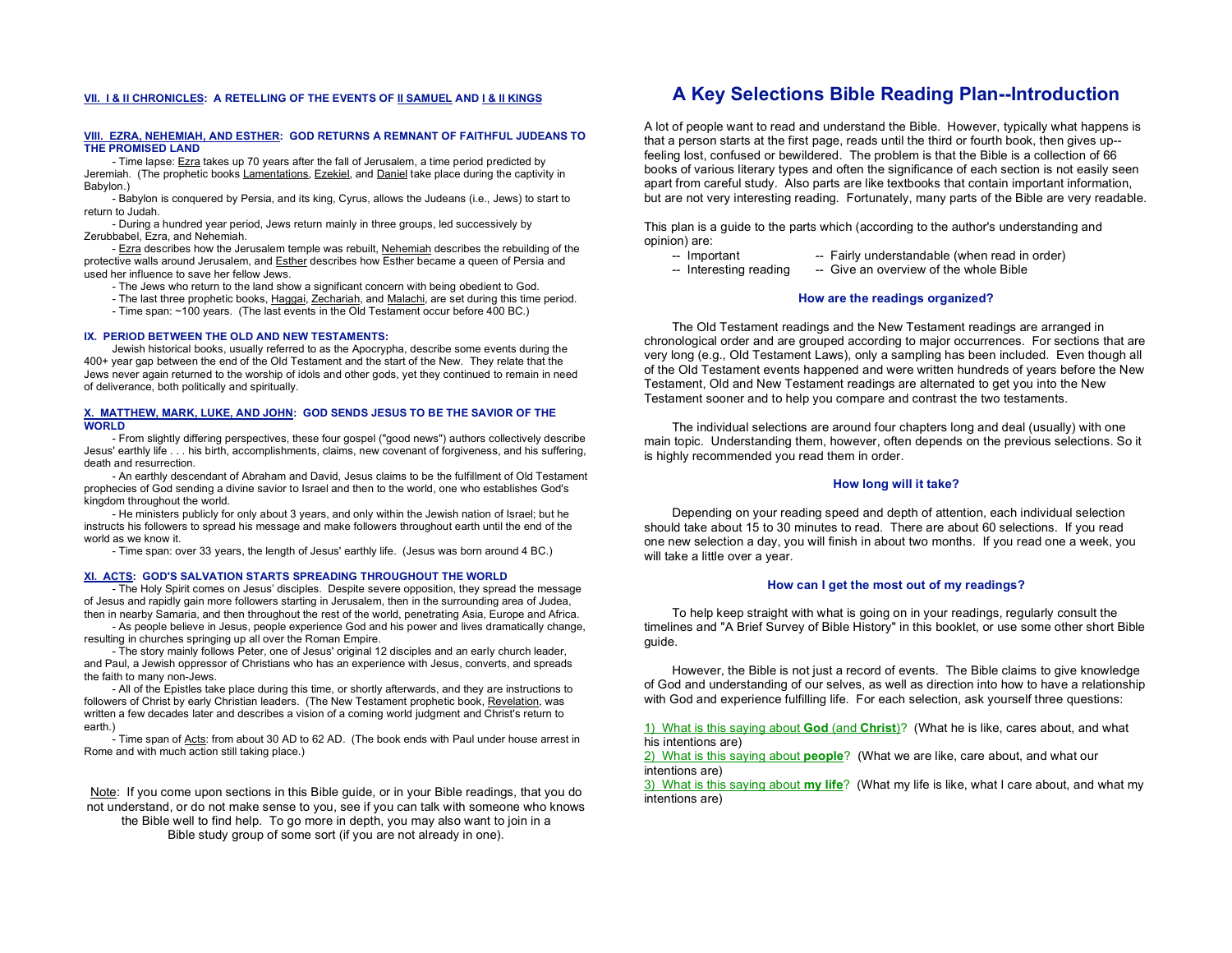# **A Key Selections Bible Reading Plan: A Guided Tour of Major Parts of the Bible**

### **Old Testament: From Creation to Corruption to God's Promises to Abraham**

- Genesis 1-4. Creation and rebellion
- Genesis 6-9. Destruction by flood
- Genesis 11:1-9; 11:27-13:18; 15. Ethnic groups origins and covenant with Abra(ha)m
- Genesis 16:1-18:15; 21:1-7; 22. Abraham and tests of his faith

# **New Testament: Jesus' Earthly Life As Told by Matthew**

- $\Box$  Matthew 1-4. Beginnings in Jesus' earthly life
- $\Box$  Matthew 5-7. The sermon on the mount
- $\Box$  Matthew 8-11. Miracles and disciples
- $\Box$  Matthew 12-15. Parables and other teachings
- $\Box$  Matthew 16-19. More teachings and events
- $\Box$  Matthew 20-23. Teachings and actions in Jerusalem
- $\Box$  Matthew 26-28. Suffering, death and resurrection

# **Old Testament: The Generation of Israel that Departed Egypt**

 Genesis 25:19-26; 35:9-12; Exodus 1-4. Moses and the descendants of Abraham in Egypt

Exodus 5:1-6:13; 7-8. Moses, Pharaoh and plagues

Exodus 11:1-12:40; 14; 15:22-27; Psalm 105. Passover and departure from Egypt

 Exodus 19-21; 22:16-23:9; Leviticus 4:27-35. Ten Commandments and other covenant laws

 Leviticus 26; Psalm 1; 19:7-14; 119:1-32. Results of disregarding vs. treasuring God's laws

Numbers 10:11-16; 10:33-11:35; 13-14. Grumbling, rebelling and consequences

# **New Testament: Jesus' Earthly Life as Told by John**

- John 1-3. Beginnings
- $\Box$  John 4-6. Interactions with others
- $\Box$  John 7-10. Controversy about Jesus' identity
- $\Box$  John 11:1-14:14. Lazarus, reactions, and final meeting with disciples
- $\Box$  John 14:15-17:26. Final words
- John 18-21. Arrest, crucifixion, and appearances

### **Old Testament: The Next Generation of Israel and the Following Generations without Kings**

Deuteronomy 1: 4:32-40: 5-7: 10:12-22. Moses' words to the next generation  $\Box$  Joshua 1; 3; 5:1-6:21; 7. Joshua leads obedient Israelites into the promised land Joshua 23:1-24:31; Judges 2:6-23; Psalm 106. The Israelites return to disobedience

# **New Testament: Beginning Years of Christianity**

 $\Box$  Acts 1:1-5:16. The church's beginnings in Jerusalem

- $\Box$  Acts 5:17-8:40. Persecution and the start of Christianity's spreading
- $\Box$  James 1-5. Practical encouragement to early Christians
- $\Box$  I Peter 1-5. Exhortations to holy living

 $\Box$  I John 1-5. Instructions on living in fellowship with God

# **Old Testament: The First Three Kings of Israel**

- $\Box$  I Samuel 1: 3: 7:15-8:22: 10:17-11:15. Samuel and Israel's first king--Saul
- I Samuel 13:1-14; 15:16-23; 16:1-13; 17:1-18:9; 31. David and Saul
- □ Psalm 8; 14:1-3; 16; 23; 25; 139. Poetic writings of David
- II Samuel 5:1-5; 7; 11:1-17; 11:26-12:15; Psalm 51; 53:1-3. King David's covenant, and sin
- I Kings 1:1-14; 1:28-53; 2:10-12; 3; 4:29-34, Proverbs 1; 2. King Solomon and wisdom
- **Proverbs 3-6. Wisdom of Solomon**
- $\Box$  Proverbs 11; 12; 28; 29. More wisdom of Solomon
- I Kings 5:1-5; 6:37-38; 8:1-30; 8:41-43; 8:54-9:9; 10:23-11:13. The temple and Solomon's sin
- Ecclesiastes 1-3; 12. Wisdom from an aged, regretful Solomon

# **New Testament: Paul and His Explanations of Christianity**

 Acts 9-11. Saul's conversion and Christianity's spread to non-Jews  $\Box$  Acts 13:1-15:35. Saul (Paul) travels to distant cities and the Jerusalem council Galatians 1:1-2:10; 3:1-4:7; 5:1-6:10. Paul stresses righteousness comes through faith not law

- □ Romans 1:1-3:20. All earn God's judgment
- □ Romans 3:21-5:21. Acceptance by God through faith in Christ
- □ Romans 6-8. Living free from sin's control
- □ Romans 12:1-15:13. Living to please God

# **Old Testament: The Northern and Southern Kingdoms, their Ends, Exile, and Return**

 $\Box$  I Kings 11:26-12:33: 14:21-15:34: Isaiah 1. Corruption in the divided kingdoms  $\Box$  Isaiah 40:6-31; 66:1-4; Jeremiah 1: 2: 4:1-4: 5. Selections from the prophets II Kings 17:1-23; 18:1-8; 23:36-24:16; 25:8-12; Lamentations 1. The kingdoms conquered

D Daniel 1-3; 6. Daniel and friends in exile in Babylon

 $\Box$  Jeremiah 29:1-14; Ezra 1; 7:11-28; Nehemiah 1:1-2:8; 6:15-16; 9. The exiles who return to Judah

# **New Testament: Paul and Lessons Learned Through Difficulties**

 Acts 15:36-16:34; 17:16-18:11; 20:17-38; 21:27-36; 25:1-12; 28:16; 28:30-31; II Corinthians 11:24-29. Paul's activities and hardships across the Roman empire  $\Box$  Philippians 1-4. Jovful living in all circumstances □ Colossians 1-4. Christ's supremacy

- $\Box$  I Corinthians 1; 3; 13; 15. Correcting mistakes a church has made
- $\Box$  II Timothy 1-4. Instructions to a leader Paul taught

# **Old and New Testaments: Prophecies about Christ**

 Isaiah 9:1-7; 11:1-5; Jeremiah 31:31-34; Daniel 7:13-14; 9:20-27; Micah 5:2-4; Malachi 3:1-2. Prophecies about Messiah's (Christ's) coming and a new covenant Psalm 22:1-24; Matthew 27:27-46; Isaiah 52:13-53:12; Luke 24:33-49; Acts 2:22-39. Christ's death, and its meaning □ Matthew 24; 25:31-46; Acts 1:6-11; I Thessalonians 4:13-5:11; Revelation 21:1-8; 21:22-22:21. Christ's return to earth to judge and rule, and the results

# **What do I do after I finish the readings?**

After you finish this overview, you can go back into parts of the Bible you skipped over. A book that can help you in understanding and reading each of the different Biblical books is, Talk Through the Bible by Bruce Wilkinson and Kenneth Boa. Also recommended for knowing the Bible better is, 30 Days to Understanding the Bible in 15 Minutes a Day by Dr. Max Anders. You also can go back and reread sections in this reading plan. You will most certainly see things you did not see on your first reading.